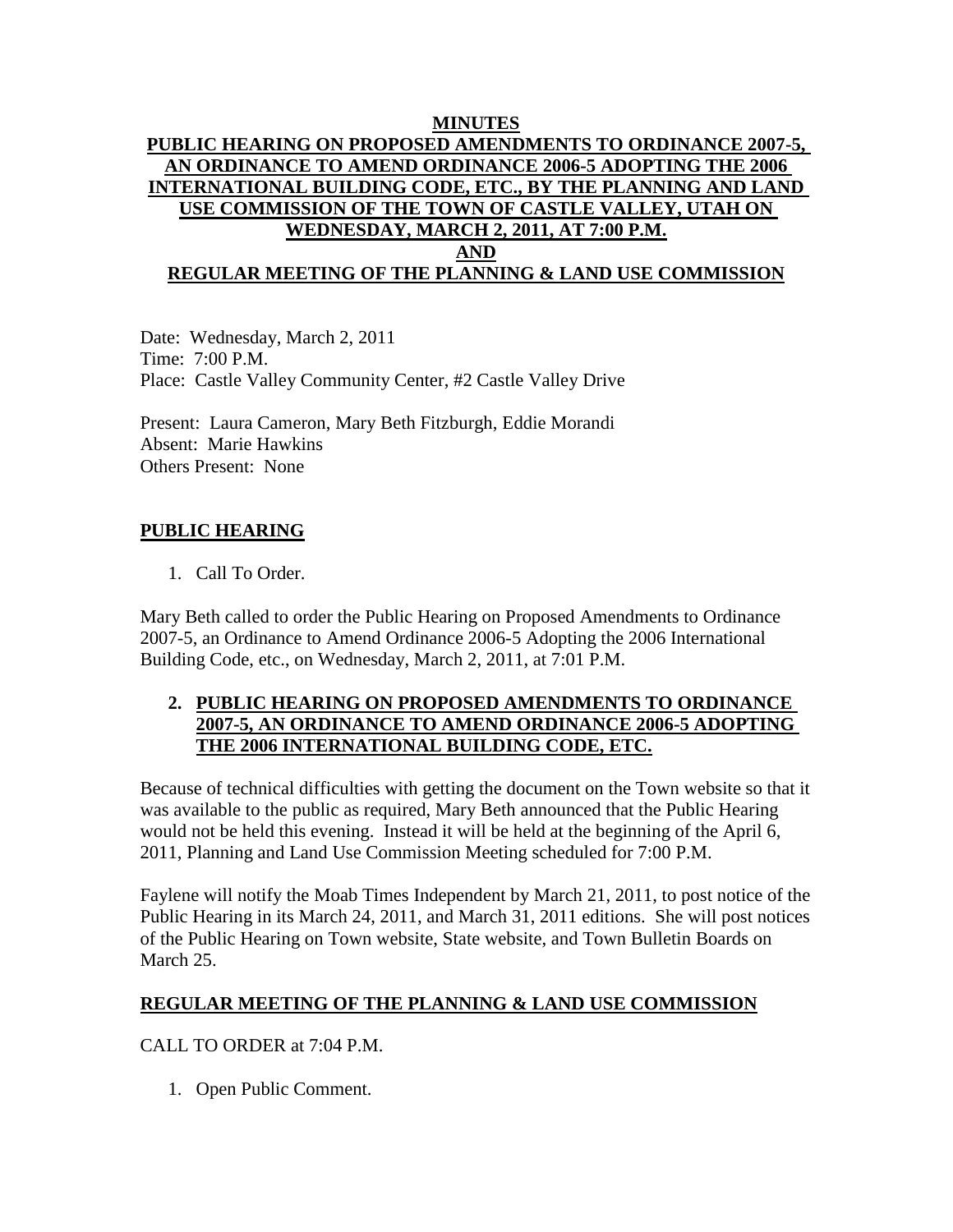None.

## APPROVAL OF MINUTES

2. Regular Meeting February 2, 2011.

Eddie motioned to approve the changes submitted by Mary Beth in the Working Draft 2 Minutes of the February 2, 2011, PLUC Meeting. Laura seconded the Motion. Laura, Mary Beth, and Eddie approved the Motion. The Motion passed unanimously.

## REPORTS

3. Town Council Meeting – Chair.

Mary Beth reviewed changes made by the Town Council to Ordinance 85-3 before they passed it at a Special Meeting of the Town Council on February 28, 2011. Faylene will make copies of the new ordinance for PLUC members as requested.

Mary Beth also reported on discussion by the Town Council concerning current resolutions and ordinances that relate to enforcement. The Town Council is considering repeal of Resolution 96-3 because many of its procedures are redundant and/or out of date. Ordinance 2008-2, an Ordinance Establishing a Complaint Resolution Process will remain intact.

The PLUC plans to review enforcement issues related to land-use ordinances; such as, fencing, lighting, animal control, etc., and to discuss ways to disseminate this information to the public. Faylene will provide copies of septic information currently distributed with the Building Permit Information Sheet to Laura (and other PLUC members) for her research on septic system concerns in the Castle Valley watershed.

4. Building Permit Agent.

One building permit for a studio and one routine conditional use permit were issued in February. Faylene reported that the Town of Castle Valley is submitting a request later this week for an electrical permit for installation of the Town's solar panels at the Community Center.

The increased number of requests for electrical permits for solar installations was discussed. Members considered whether regulations beyond zoning setbacks should be imposed. Viewshed was one possible concern, but the general feeling amongst members present was that it did not need to be addressed immediately. Mary Beth stated that the Town does not want to discourage residents from installing alternative power systems.

Members reviewed the Building Permit Report prepared by Faylene in response to a request from Dave Erley at last month's PLUC Meeting. It lists building permits issued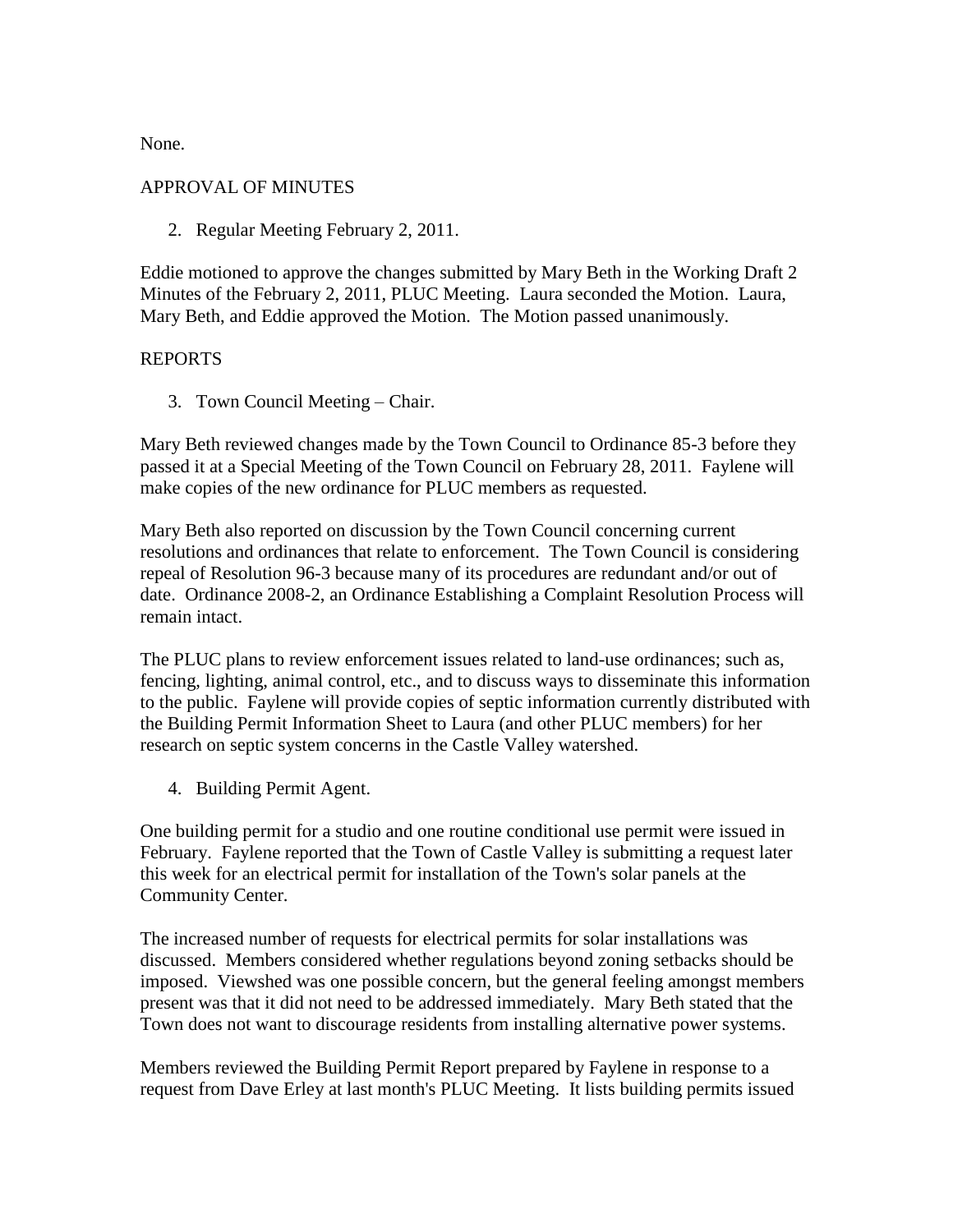during the period from January 2008 through December 2010. The Report shows lot number, physical address, property owner, type of permit (with related decommissioning contracts and variance requests), date of issue, expiration date (where applicable), type of structure, status (when known), and issuance of Certificate of Occupancy.

After discussion, members requested that Faylene indicate which permits were issued after the moratorium on building permits was lifted and which permits allow structures in excess of 25 feet in height and/or a total square footage on lot in excess of 7000 S.F. Faylene will extend the Report to include permits issued before 2008 as time allows within the suggested hours allotted to her position.

It was noted that permits issued before the Town adopted an expiration policy are valid in perpetuity in Castle Valley; unless, the plans presented to Castle Valley do not meet the Grand County building codes in effect when the plans are submitted to Grand County. If Grand County requests a new building permit approval from Castle Valley, then current zoning regulations could apply.

5. Procedural Matters.

Mary Beth reported that when she sends notice to Denise of the PLUC Agenda and Public Hearing notices, they are appearing only under the section for PLUC Agendas and Minutes. She wants to include them on the Town home page so they will be more apparent as a public notice. Faylene will start posting PLUC items to the web pages (after training).

# NEW BUSINESS

6. Discussion and possible action re: future agenda items.

Mary Beth will prepare a document for next month's Agenda of key land-use requirements for Castle Valley for the PLUC to consider this year. Suggestions generated at previous meetings included: enforcement, solar panel regulations, assessment of building permit fees, measurement of building height on slopes, fencing ordinance, watershed protection ordinance, container storage, language related to how much higher Finished Grade can be above Existing Grade in order to qualify as a basement.

After a discussion of the definition of "studio," it was decided that building permits will use the term "accessory building," (which is already defined), then notate its use.

This item will no longer appear in future agendas, but any member may place new topics on the Agenda of future meetings.

# OLD BUSINESS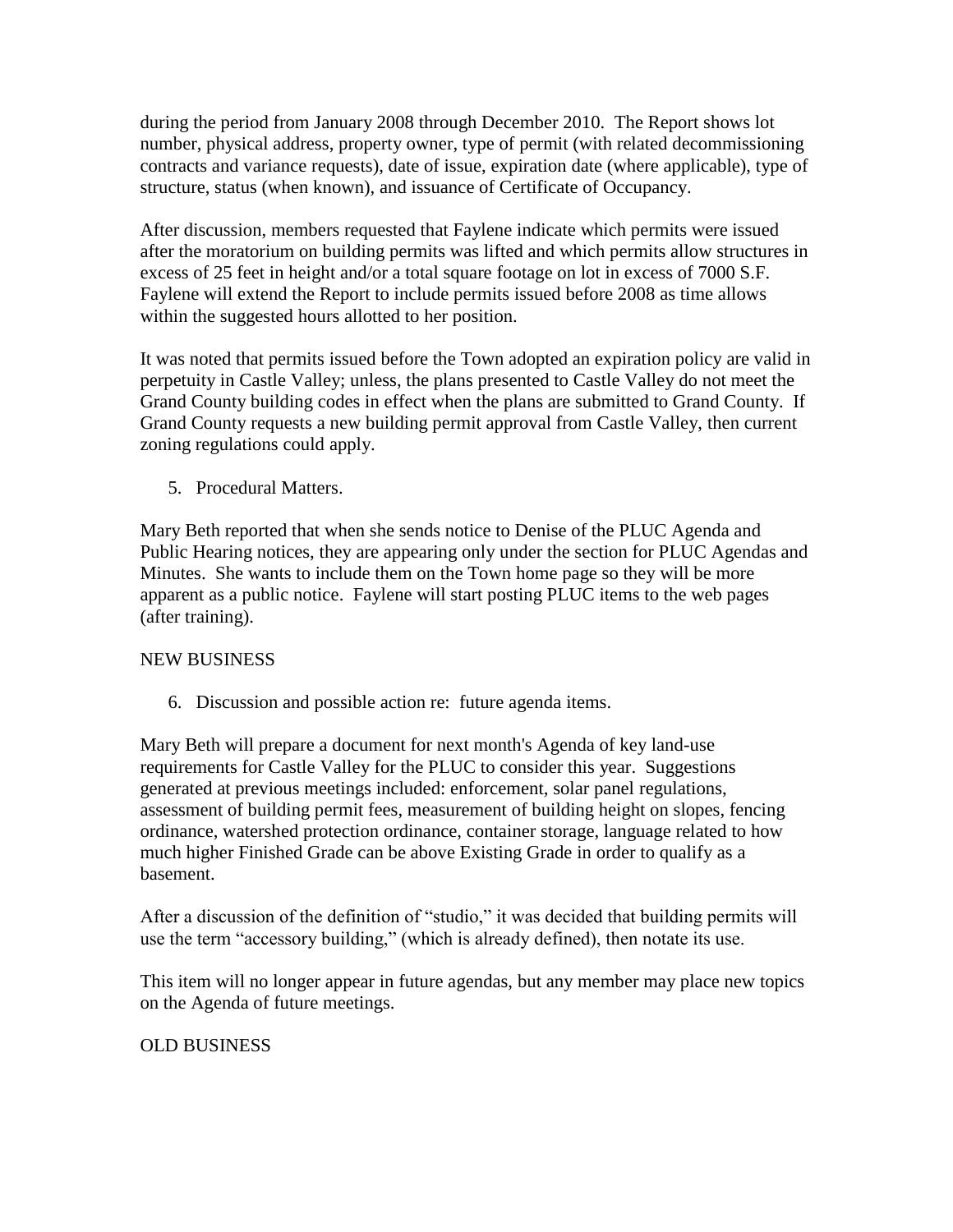7. Discussion and possible action re: amending Ordinance 2007-5 to adopt the 2009 International Building Code, etc. (tabled).

Left tabled.

. 8. Discussion regarding: enforcement sections of land use ordinances.

Eddie noted that he had recently received a letter from Dave Erley pertaining to resolution of a land-use violation which demonstrated how the enforcement process can successfully work. Eddie expressed his concern that the current ordinances do not have enough "teeth" in them to discourage residents from violations. Mary Beth noted, however, that the second step in the enforcement process is district court. Laura questioned how the community learns that ordinances are being enforced. After discussion, it was decided that Laura will contact Ron Drake about reporting the new regulations from Ordinance 85-3 in his Castle Valley Comments column. Eddie will contact Dave Erley to discuss how Castle Valley can better communicate with residents about how the Town operates and how to best impress upon residents that the Town does take enforcement seriously.

Faylene reported that Dave Erley had requested that she share the following concerns which he had regarding enforcement issues for the Town: (1) complainers should remain anonymous; (2) should complainant (NOTE: In approving these Minutes at the April 6, 2011 PLUC Meeting, it was noted that the intent of the term "complainant" is the person in violation.) be responsible for legal fees and for reimbursement of time spent by Mayor or other designee to enforce the complaint; (3) role and make-up of the Complaint Resolution Board.

Mary Beth suggested that the PLUC initiate an enforcement review of all land-use ordinances to ensure that all land-use enforcement procedures match. Individual ordinances will be reviewed at future meetings.

Not re-tabled.

9. Discussion and possible action re: reviewing and amending Ordinance 96-1: Watershed Protection Ordinance (tabled).

Laura motioned to untable Item 9. Eddie seconded the Motion. Laura, Mary Beth, and Eddie approved the Motion. The Motion passed unanimously.

Laura has been investigating the role of septic systems as a primary threat to the quality of the watershed. She reported on her communication with Judith Sims who had met several years ago with the PLUC about best technology practices for septic systems. Simms is currently seeking funding for programs to inform homeowners of best-use technologies for septics. She offered to set up a meeting in Moab and to meet with the PLUC.